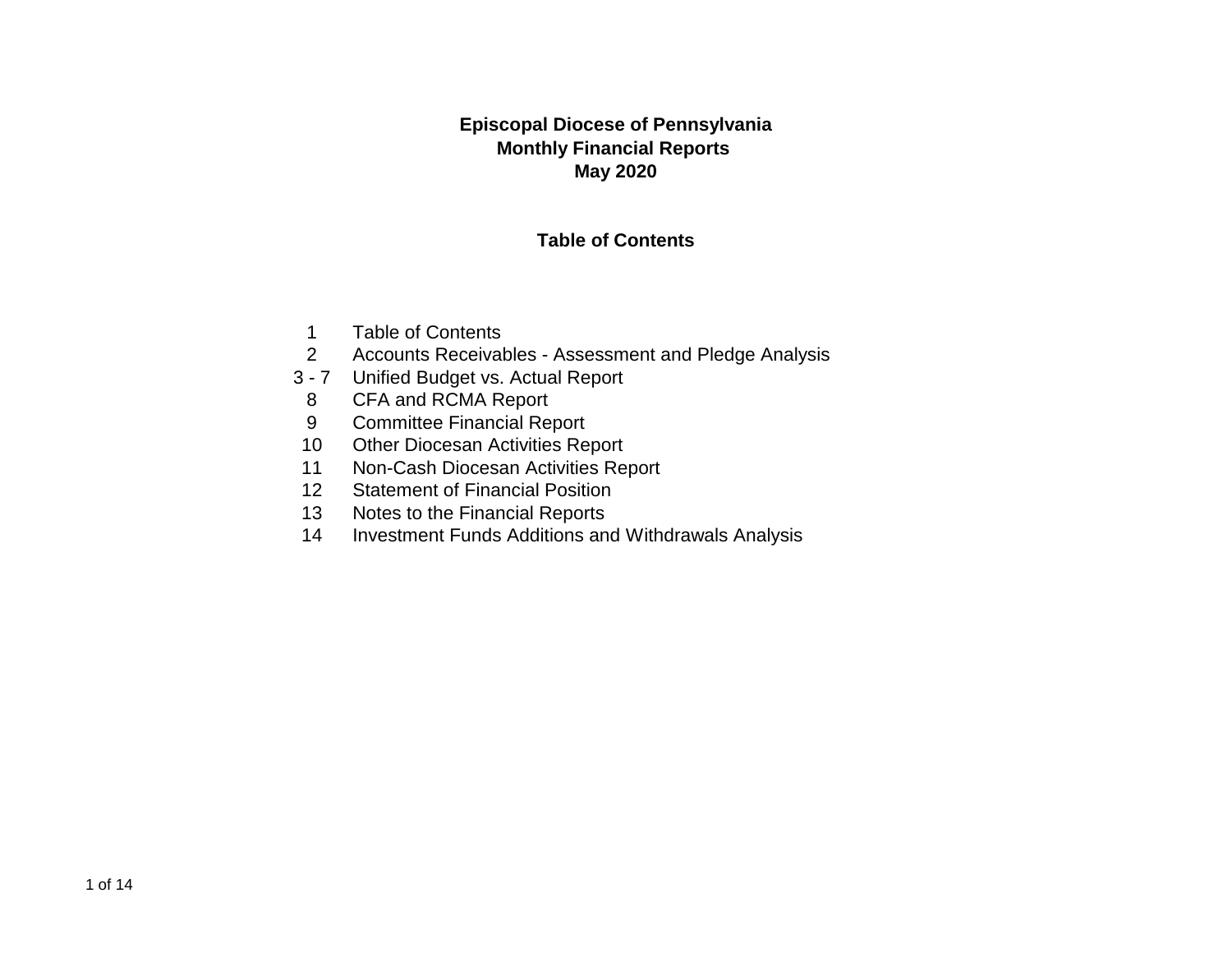### **Episcopal Diocese of Pennsylvania Accounts Receivable Sacred Gifts for Administration, Sacred Gifts for Mission & Assessment Analysis May 2020 YTD**

| 2020                                            |       |    | Total        |   | <b>Total Paid</b> | <b>Total Unpaid</b> | <b>Total % Paid</b> | <b>Total % Unpaid</b> |
|-------------------------------------------------|-------|----|--------------|---|-------------------|---------------------|---------------------|-----------------------|
| Sacred Gifts for Support (previously EA)        |       |    | 1,637,400    |   | $813,773$ \$      | 823,627             | 50%                 | 50%                   |
| <b>Retired Clergy Medical Assessment (RCMA)</b> |       |    | 331,790      |   | 171,038           | 160,752             | 52%                 | 48%                   |
| <b>Clergy Financial Assistance (CFA)</b>        |       |    | 110,000      |   | 58,907            | 51,093              | 54%                 | 46%                   |
| <b>Total Assessments</b>                        |       |    | 2,079,190    |   | $1,043,719$ \$    | 1,035,471           | 50%                 | 50%                   |
| Sacred Gifts for Mission (previously Pledges)   |       |    | 501,514      |   | 191,637           | 309,877             | 38%                 | 62%                   |
|                                                 | Total | -S | 2,580,704    | S | 1,235,355 \$      | 1,345,349           | 48%                 | 52%                   |
| 2019                                            |       |    |              |   |                   |                     |                     |                       |
| <b>Episcopate Assessment (EA)</b>               |       |    | 1,537,500 \$ |   | 834,877 \$        | 702,623             | 54%                 | 46%                   |
| <b>Retired Clergy Medical Assessment (RCMA)</b> |       |    | 331,790      |   | 175,914           | 155,876             | 53%                 | 47%                   |
| <b>Clergy Financial Assistance (CFA)</b>        |       |    | 110,000      |   | 59,932            | 50,068              | 54%                 | 46%                   |
| <b>Total Assessments</b>                        |       |    | 1.979.290 \$ |   | $1,070,723$ \$    | 908,567             | 54%                 | 46%                   |
| <b>Pledges</b>                                  |       |    | 532,929      |   | 181,091           | 351,838             | 34%                 | 66%                   |
|                                                 | Total |    | 2,512,219    | S | 1,251,814         | 1,260,405           | 50%                 | 50%                   |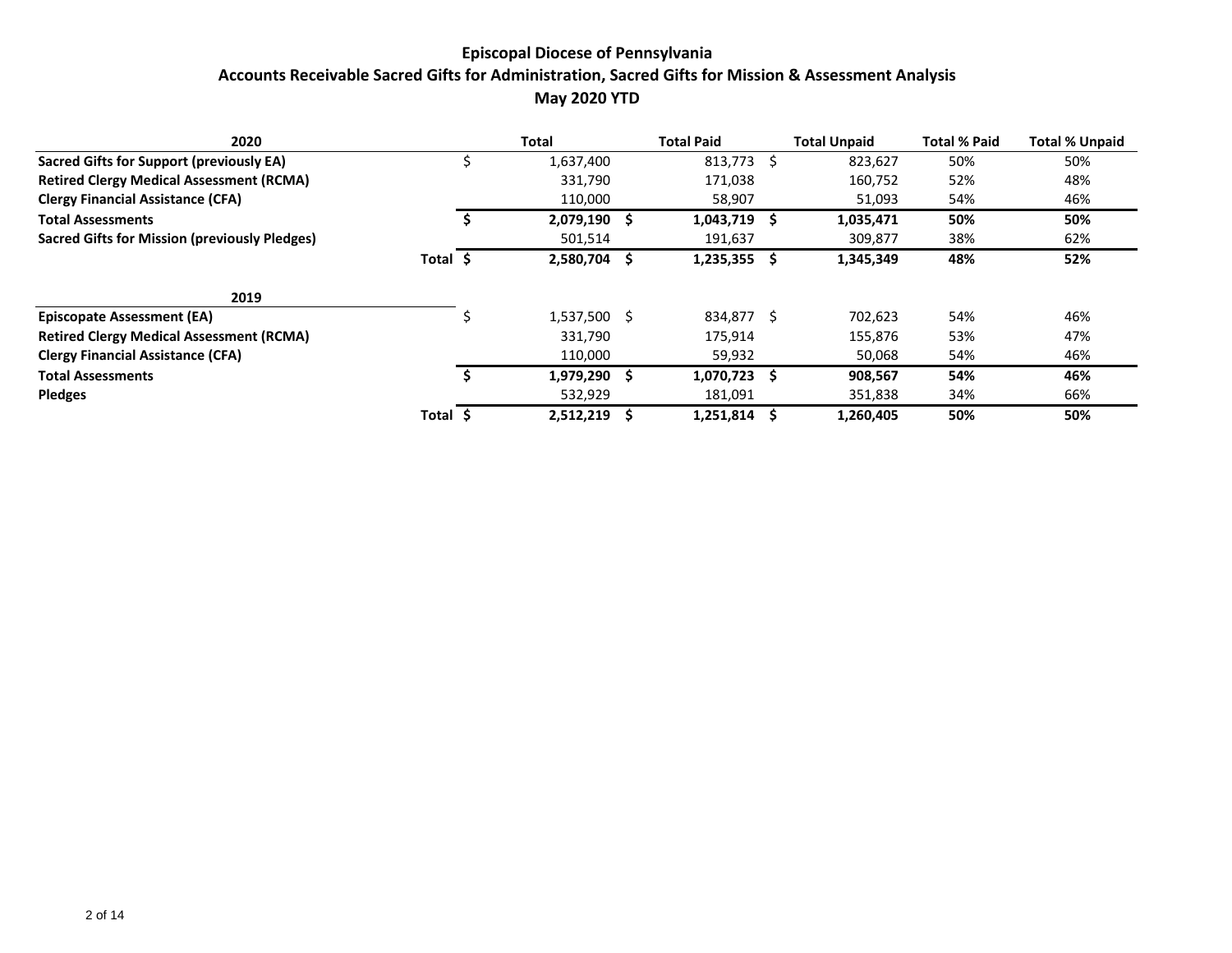|                |                                                  |               |    | <b>May 2020</b> |                        | <b>May 2019</b> |                   | <b>May 2020</b> |                   |               | <b>May 2019</b>   |
|----------------|--------------------------------------------------|---------------|----|-----------------|------------------------|-----------------|-------------------|-----------------|-------------------|---------------|-------------------|
|                |                                                  | <b>Actual</b> |    | <b>Budget</b>   | <b>Budget Variance</b> | <b>Actual</b>   | <b>Actual YTD</b> |                 | <b>Budget YTD</b> |               | <b>Actual YTD</b> |
|                | <b>Mission</b>                                   |               |    |                 |                        |                 |                   |                 |                   |               |                   |
|                | <b>Mission Revenue</b>                           |               |    |                 |                        |                 |                   |                 |                   |               |                   |
| $\overline{c}$ | <b>Sacred Gifts for Mission</b>                  |               |    |                 |                        |                 |                   |                 |                   |               |                   |
| 3              | <b>Congregational Giving</b>                     | \$<br>27,370  | \$ | 55,000          | \$<br>(27, 630)        | \$<br>29,829    | \$<br>191,637     | $\mathfrak{S}$  | 275,000           | \$            | 181,091           |
| $\overline{4}$ | Less Allowance for non payment                   |               |    |                 |                        |                 |                   |                 | (20, 833)         |               |                   |
| 5              | <b>Sacred Gifts for Mission net of Allowance</b> | \$<br>27,370  | \$ | 55,000          | \$<br>(27, 630)        | \$<br>29,829    | \$<br>191,637     | \$              | 254,167           | $\mathbf{s}$  | 181,091           |
| 6              | <b>Dedicated Mission Revenue</b>                 |               |    |                 |                        |                 |                   |                 |                   |               |                   |
| $\overline{7}$ | Diocesan Annual Fund                             | \$            | \$ |                 | \$                     | \$<br>15        | \$                | \$              | 417               | \$            | 75                |
| 8              | Anti-Racism                                      |               |    |                 |                        | 88              | 280               |                 | 750               |               | 208               |
| 9              | Young Adult and Campus Ministry                  |               |    |                 |                        |                 |                   |                 |                   |               |                   |
| 10             | <b>Youth Ministry</b>                            |               |    |                 |                        |                 | 2,450             |                 |                   |               |                   |
| 11             | <b>City Camps</b>                                |               |    |                 |                        | 1,250           | $\blacksquare$    |                 | 26,542            |               | 13,250            |
| 12             | Servant Year                                     |               |    |                 |                        |                 |                   |                 |                   |               |                   |
| 13             | <b>ECS Darby Mission Contribution</b>            |               |    |                 |                        |                 | 2,073             |                 | 2,083             |               | 2,000             |
| 14             | Parker Bulmer                                    |               |    |                 |                        |                 | 23,442            |                 | 37,917            |               | 23,150            |
| 15             | <b>Growth Development Fund</b>                   | 1,445         |    | 25,000          | (23, 555)              | 37,661          | 36,295            |                 | 125,000           |               | 173,265           |
| 16             | Other Income                                     | 386           |    | 1,792           | (1, 405)               | 1,793           | 13,062            |                 | 8,958             |               | 13,001            |
| 17             | <b>Total Dedicated Mission Revenue</b>           | \$<br>1,831   | S  | 26,792          | \$<br>(24, 960)        | \$<br>40,807    | \$<br>77,601      | \$              | 201,667           | \$            | 224,949           |
| 18             | <b>Total Mission Revenue</b>                     | \$<br>29,201  |    | 81,792          | \$<br>(52, 590)        | \$<br>70,636    | \$<br>269,238     | S               | 455,833           | \$            | 406,040           |
| 19             | <b>Mission Expenses</b>                          |               |    |                 |                        |                 |                   |                 |                   |               |                   |
| 20             | <b>Diocesan Ministries</b>                       |               |    |                 |                        |                 |                   |                 |                   |               |                   |
| 21             | Anti-Gun Violence Commission                     | \$            | \$ |                 | \$                     | \$              | \$                | \$              | 1,042             | $\mathcal{L}$ |                   |
| 22             | Anti-racism                                      | 441           |    | 2,500           | (2,059)                | 1,114           | 689               |                 | 12,500            |               | 1,383             |
| 23             | Diocesan History Commission                      |               |    |                 |                        |                 |                   |                 | 1,250             |               |                   |
| 24             | Ecumenical/Interfaith Council                    |               |    |                 |                        |                 |                   |                 | ٠                 |               |                   |
| 25             | <b>Absalom Jones Festival</b>                    |               |    |                 |                        |                 | 4,548             |                 | 5,000             |               | 5,558             |
| 26             | Anti-Human Trafficking                           |               |    |                 |                        | 1,597           |                   |                 | 2,083             |               | 1,597             |
| 27             | <b>Cultural Ministries</b>                       |               |    |                 |                        |                 |                   |                 | 6,250             |               | 780               |
| 28             | Veterans' Ministry Initiative                    |               |    |                 |                        | 1,331           | 1,535             |                 | 2,708             |               | 2,337             |
| 29             | <b>Global Mission Commission</b>                 |               |    |                 |                        |                 |                   |                 | 2,083             |               |                   |
| 30             | <b>Total Diocesan Ministries \$</b>              | 441           | \$ | 2,500           | \$<br>(2,059)          | \$<br>4,042     | \$<br>6,773       | \$              | 32,917            | \$            | 11,655            |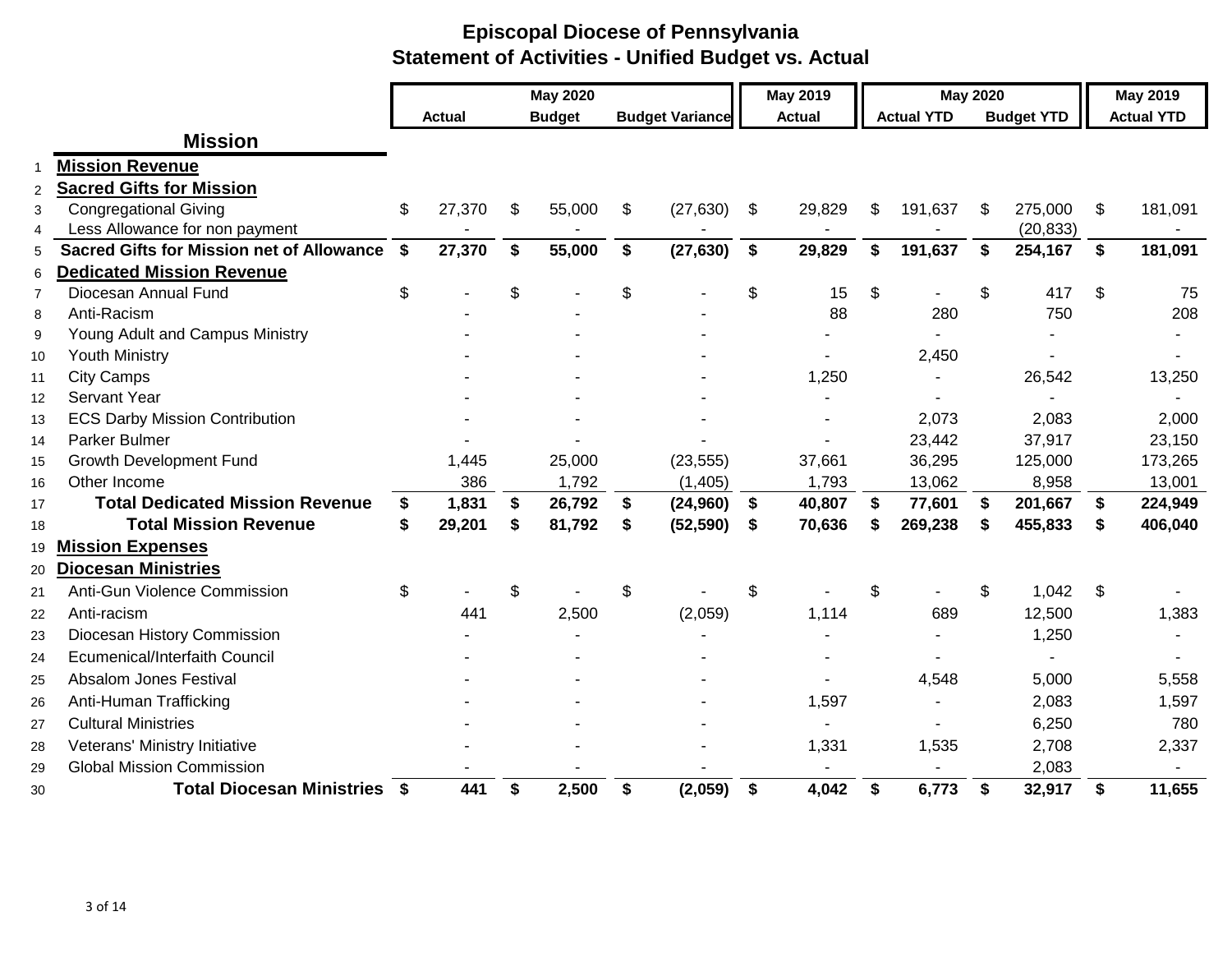|    |                                              |               | <b>May 2020</b> |                        | May 2019      |                   | <b>May 2020</b> |                   | <b>May 2019</b>   |
|----|----------------------------------------------|---------------|-----------------|------------------------|---------------|-------------------|-----------------|-------------------|-------------------|
|    |                                              | <b>Actual</b> | <b>Budget</b>   | <b>Budget Variance</b> | <b>Actual</b> | <b>Actual YTD</b> |                 | <b>Budget YTD</b> | <b>Actual YTD</b> |
| 31 | <b>Program Grants to Congregations</b>       |               |                 |                        |               |                   |                 |                   |                   |
| 32 | Calvary/ St. Augustine                       | \$            | \$              | \$                     | \$            | \$<br>3,500       | \$              | 3,500             | \$                |
| 33 | Church of the Advocate, Phila.               |               |                 |                        | 833           |                   |                 |                   | 4,167             |
| 34 | Church of the Annunciation, Phila.           |               |                 |                        |               | 2,250             |                 | 2,250             |                   |
| 35 | Darby Mission                                | 750           | 833             | (83)                   |               | 1,322             |                 | 4,167             | 250               |
| 36 | <b>Emmanuel Resurrection, Holmesburg</b>     |               |                 |                        |               |                   |                 |                   |                   |
| 37 | Holy Trinity, Lansdale                       |               |                 |                        |               |                   |                 |                   | 5,000             |
| 38 | <b>Incarnation Holy Sacrament</b>            | 667           | 667             |                        | 667           | 3,333             |                 | 3,333             | 3,333             |
| 39 | Incarnation, Morrisville                     |               |                 |                        | (3,000)       |                   |                 |                   |                   |
| 40 | St. Francis in the Fields, Malvern           |               |                 |                        |               |                   |                 |                   |                   |
| 41 | St. James School and Church                  |               |                 |                        |               |                   |                 |                   |                   |
| 42 | St. Luke's, Germantown                       |               |                 |                        | 833           |                   |                 |                   | 4,167             |
| 43 | St. Mark's, Frankford                        |               |                 |                        |               |                   |                 |                   |                   |
| 44 | St. Mary's, Chester                          | 1,250         | 1,250           |                        | 1,250         | 6,250             |                 | 6,250             | 6,250             |
| 45 | St. Mary's, Hamilton Village                 |               |                 |                        |               |                   |                 |                   |                   |
| 46 | St. Paul's, Chester                          |               |                 |                        |               |                   |                 |                   |                   |
| 47 | St. Paul's, Elkins Park                      |               |                 |                        |               |                   |                 |                   | 2,000             |
| 48 | St. Peter's, Phoenixville                    | 833           | 833             |                        |               | 4,167             |                 | 4,167             | 5,000             |
| 49 | St. Simon the Cyrenian, Philadelphia         |               |                 |                        | 750           |                   |                 |                   | 3,750             |
| 50 | St. Stephen's, Clifton Heights               |               |                 |                        |               |                   |                 |                   | 2,400             |
| 51 | St. Stephen's, Norwood                       |               |                 |                        |               |                   |                 |                   | 2,500             |
| 52 | Trinity, Boothwyn                            |               |                 |                        |               |                   |                 |                   |                   |
| 53 | Trinity, Coatesville                         |               |                 |                        |               | 2,000             |                 | 2,000             | 2,500             |
| 54 | Total Program Grants to Congregations \$     | 3,500         | \$<br>3,583     | \$<br>(83)             | \$<br>1,333   | \$<br>22,822      | $\mathbf{s}$    | 25,667            | \$<br>41,317      |
| 55 | <b>Mission Congregations (DCMM)</b>          |               |                 |                        |               |                   |                 |                   |                   |
| 56 | Christ and St. Ambrose, Philadelphia         | \$<br>14,180  | \$<br>12,333    | \$<br>1,846            | \$<br>18,194  | \$<br>71,687      | \$              | 61,667            | \$<br>67,101      |
| 57 | Church of the Advocate, Philadelphia         | 9,580         | 11,533          | (1,953)                | 10,786        | 41,367            |                 | 57,667            | 55,801            |
| 58 | Church of the Advocate, Philadelphia - Lay   |               |                 |                        |               |                   |                 |                   |                   |
| 59 | Free Church of St. John, Philadelphia        |               |                 |                        |               |                   |                 |                   | (1, 311)          |
| 60 | St. Dismas Prison Mission                    |               |                 |                        |               |                   |                 | 1,125             | 668               |
| 61 | St. Gabriel's, Philadelphia                  | 10,827        | 11,167          | (340)                  | 10,185        | 55,805            |                 | 55,833            | 51,392            |
| 62 | St. Mary's, Chester                          | 8,496         | 8,975           | (479)                  | 8,532         | 42,479            |                 | 44,875            | 42,354            |
| 63 | <b>Total Mission Congregations (DCMM) \$</b> | 43,082        | \$<br>44,008    | \$<br>(926)            | \$<br>47,697  | \$<br>211,337     | \$              | 221,167           | \$<br>216,004     |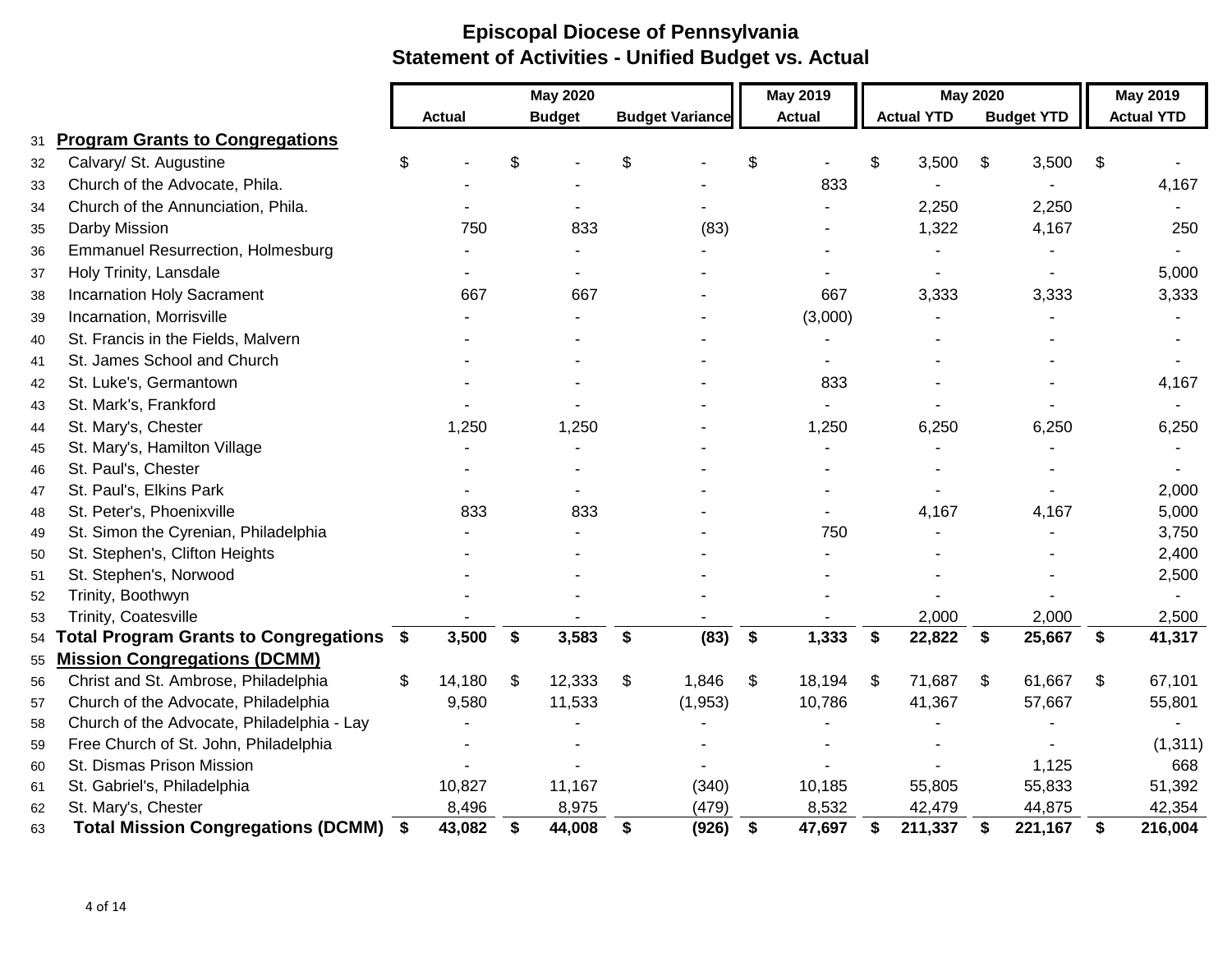|          |                                                           |              |               |                    | <b>May 2020</b> |                         |                        |                         | <b>May 2019</b> |                         | <b>May 2020</b>   |                         |                   |             | <b>May 2019</b>   |
|----------|-----------------------------------------------------------|--------------|---------------|--------------------|-----------------|-------------------------|------------------------|-------------------------|-----------------|-------------------------|-------------------|-------------------------|-------------------|-------------|-------------------|
|          |                                                           |              | <b>Actual</b> |                    | <b>Budget</b>   |                         | <b>Budget Variance</b> |                         | <b>Actual</b>   |                         | <b>Actual YTD</b> |                         | <b>Budget YTD</b> |             | <b>Actual YTD</b> |
| 64       | <b>New Ministries &amp; Plants Vicar Comp. &amp; Ben.</b> |              |               |                    |                 |                         |                        |                         |                 |                         |                   |                         |                   |             |                   |
| 65       | Darby Mission                                             |              | 7,786         | \$                 | 8,308           | S                       | (523)                  | \$                      | 7,859           | \$                      | 38,928            | \$                      | 41,542            | \$          | 39,620            |
| 66       | St. John's at Diocesan Center                             |              | 12            |                    |                 |                         | 12                     |                         | 6,187           |                         | 59                |                         |                   |             | 30,937            |
| 67       | St. Stephen's, Philadelphia                               |              |               |                    |                 |                         |                        |                         | 2,601           |                         |                   |                         |                   |             | 13,004            |
| 68       | Total New Min. & Plants Vicar C. & B.                     | $\mathbf{s}$ | 7,797         | \$                 | 8,308           | \$                      | (511)                  | \$                      | 16,646          | \$                      | 38,987            | \$                      | 41,542            | \$          | 83,560            |
| 69       | Emergency Prop. Repairs Mission Congr.                    |              |               |                    |                 |                         |                        |                         |                 |                         | 4,037             |                         | 14,583            |             |                   |
| 70       | <b>Mission Congregations (DCMM)</b>                       | $\mathbf{s}$ | 50,879        | \$                 | 52,317          | \$                      | (1, 437)               | \$                      | 64,343          | \$                      | 254,362           | \$                      | 277,292           | \$          | 299,564           |
| 71       | outh Ministries                                           |              |               |                    |                 |                         |                        |                         |                 |                         |                   |                         |                   |             |                   |
| 72       | Administration                                            | \$           |               | \$                 |                 | \$                      |                        | \$                      |                 | \$                      |                   | \$                      |                   | \$          |                   |
| 73       | <b>Youth Ministry</b>                                     |              | 61            |                    | 2,350           |                         | (2, 289)               |                         | 64              |                         | 2,957             |                         | 11,750            |             | 1,859             |
| 74       | <b>City Camp</b>                                          |              | 8,175         |                    | 6,900           |                         | 1,275                  |                         | 1,486           |                         | 12,696            |                         | 34,500            |             | 3,349             |
| 75       | Episcopal Church Camp Scholarships                        |              |               |                    |                 |                         |                        |                         |                 |                         |                   |                         | 4,167             |             | 1,000             |
| 76       | <b>Campus Ministry (includes Peer Ministers)</b>          |              | 750           |                    | 1,250           |                         | (500)                  |                         |                 |                         | 3,750             |                         | 6,250             |             |                   |
| 77       | TEC and Province III (includes EYE)                       |              |               |                    |                 |                         |                        |                         |                 |                         |                   |                         | 2,750             |             | 620               |
| 78       | Servant Year                                              |              | 30            |                    | 1,667           |                         | (1,636)                |                         | 585             |                         | 4,519             |                         | 8,333             |             | 2,928             |
| 79       | Total Family and Youth Ministries \$                      |              | 9,016         | \$                 | 12,167          | \$                      | (3, 150)               | $\mathbf{\$}$           | 2,135           | \$                      | 23,922            | \$                      | 67,750            | $\sqrt{5}$  | 9,757             |
| 80       | <b>Growth Development Fund</b>                            |              |               |                    |                 |                         |                        |                         |                 |                         |                   |                         |                   |             |                   |
| 81       | <b>Growth Development Fund</b>                            |              | 1,445         |                    | 25,000          | \$                      | (23, 555)              | \$                      | 37,661          | \$                      | 36,295            | \$                      | 125,000           | \$          | 173,265           |
| 82       | Total Growth Development Fund \$                          |              | 1,445         | \$                 | 25,000          | \$                      | (23, 555)              | \$                      | 37,661          | \$                      | 36,295            | \$                      | 125,000           | \$          | 173,265           |
| 83       | <b>Congregational Development and Support</b>             |              |               |                    |                 |                         |                        |                         |                 |                         |                   |                         |                   |             |                   |
| 84       | <b>Support for Congregations</b>                          | \$           | 36,000        |                    | 20,000          | \$                      | 16,000                 | \$                      |                 | \$                      | 88,200            | \$                      | 20,000            | \$          |                   |
| 85       | Total Congregational Dev/Support \$                       |              | 36,000        | \$                 | 20,000          | \$                      | 16,000                 | \$                      |                 | \$                      | 88,200            | $\mathbf{s}$            | 20,000            | \$          |                   |
| 86       | <b>Parker Bulmer Outreach Mission</b>                     |              |               |                    |                 |                         |                        |                         |                 |                         |                   |                         |                   |             |                   |
| 87       | <b>Parker Bulmer Outreach Mission</b>                     |              | 7,500         | \$                 | 7,583           | \$                      | (83)                   | \$                      | 7,500           | \$                      | 37,500            | \$                      | 37,917            | \$          | 37,500            |
| 88       | <b>Total Parker Bulmer Outreach Mission \$</b>            |              | 7,500         | $\mathbf{\hat{s}}$ | 7,583           | $\overline{\mathbf{s}}$ | (83)                   | $\overline{\mathbf{s}}$ | 7,500           | $\overline{\mathbf{s}}$ | 37,500            | $\overline{\mathbf{s}}$ | 37,917            | $\mathbf S$ | 37,500            |
| 89       | <b>Mission of Greater Church</b>                          |              |               |                    |                 |                         |                        |                         |                 |                         |                   |                         |                   |             |                   |
| 90       | Pledge to The Episcopal Church (TEC)                      | \$           | 71,697        | \$                 | 82,500          |                         |                        | \$                      | 42,917          | \$                      | 358,487           | \$                      | 412,500           | \$          | 214,583           |
| 91       | <b>Province III Dues</b>                                  |              |               |                    |                 |                         |                        |                         | 441             |                         |                   |                         | 8,333             |             | 16,141            |
| 92       | Province III Expenses                                     |              |               |                    |                 |                         |                        |                         |                 |                         |                   |                         | 1,250             |             |                   |
| 93       | Millennium Development Goals                              |              |               |                    |                 |                         |                        |                         |                 |                         |                   |                         |                   |             |                   |
| 94       | <b>Total Mission of Greater Church</b>                    | \$           | 71,697        | \$                 | 82,500          | \$                      |                        | \$                      | 43,357          | \$                      | 358,487           | \$                      | 422,083           | \$          | 230,724           |
| 95<br>96 | <b>Total Mission Expenses</b>                             |              | 180,480       | S                  | 205,650         | \$                      | (14, 368)              | \$                      | 160,372         | \$                      | 828,361           | \$                      | 1,008,625         | \$          | 803,782           |
| 97       | <b>Mission Surplus/(Deficit)</b>                          | S            | (151, 278)    | S                  | (123, 858)      | S                       | (38, 223)              | S                       | (89, 736)       | S                       | (559, 123)        | \$                      | (552, 792)        | \$          | (397, 742)        |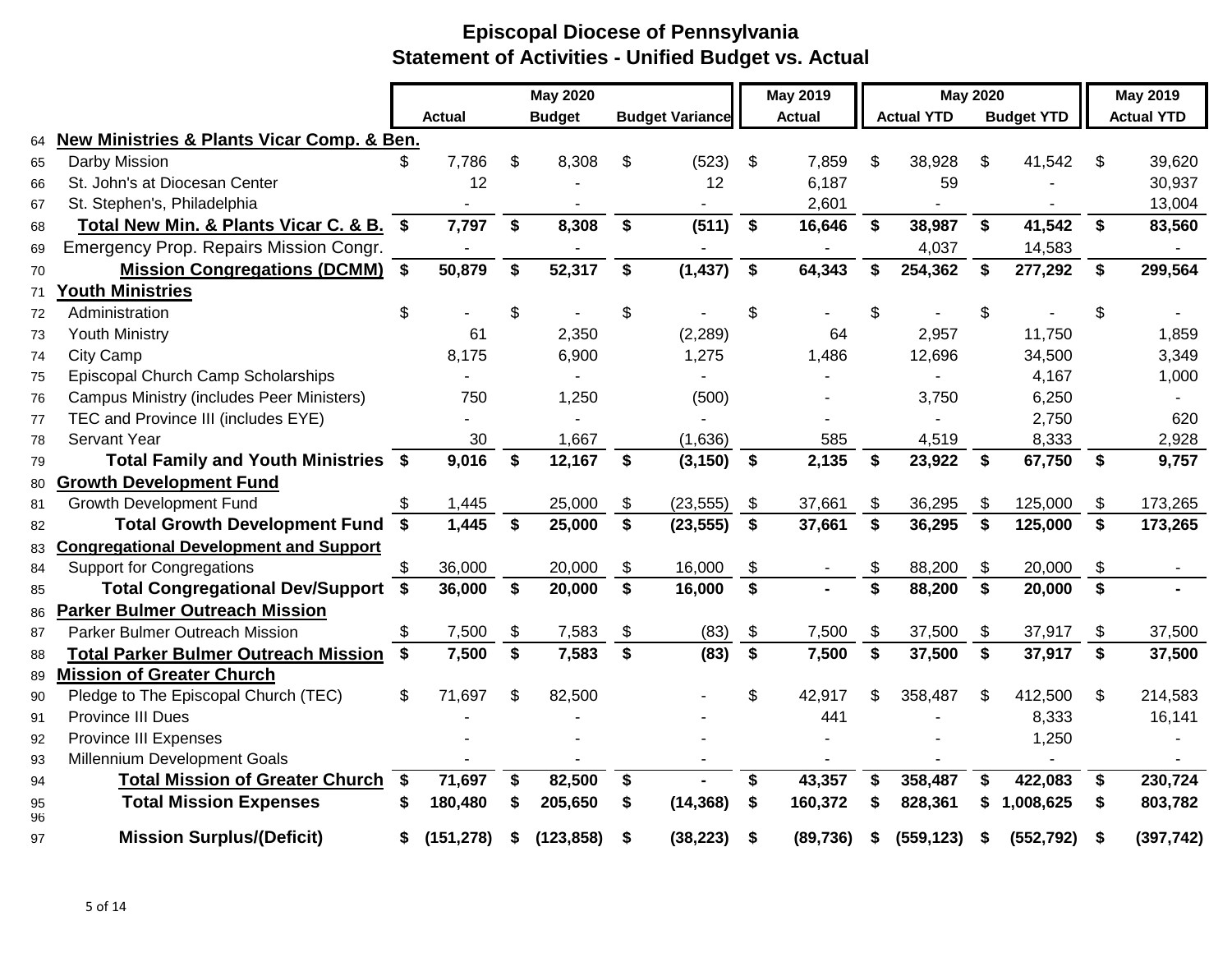|            |                                                   |      |               |     | <b>May 2020</b> |    |                        |                   | <b>May 2019</b> |     | <b>May 2020</b>   |    |                   |    | May 2019          |
|------------|---------------------------------------------------|------|---------------|-----|-----------------|----|------------------------|-------------------|-----------------|-----|-------------------|----|-------------------|----|-------------------|
|            |                                                   |      | <b>Actual</b> |     | <b>Budget</b>   |    | <b>Budget Variance</b> |                   | <b>Actual</b>   |     | <b>Actual YTD</b> |    | <b>Budget YTD</b> |    | <b>Actual YTD</b> |
| 98         | <b>Support</b>                                    |      |               |     |                 |    |                        |                   |                 |     |                   |    |                   |    |                   |
| 99         | <b>Support Revenue - Regular</b>                  |      |               |     |                 |    |                        |                   |                 |     |                   |    |                   |    |                   |
| 100        | Sacred Gifts for Support                          | \$   | 308,237       | S   | 136,450         | \$ | 171,787                | \$                | 213,885         | S   | 813,773           | \$ | 682,250           | \$ | 834,877           |
| 101        | Less Allowance for non-payment                    |      |               |     |                 |    |                        |                   |                 |     |                   |    |                   |    |                   |
| 102        | <b>Net Sacred Gifts for Support</b>               | - \$ | 308,237       | \$  | 136,450         | \$ | 171,787                | \$                | 213,885         | \$  | 813,773           | \$ | 682,250           | \$ | 834,877           |
| 103        | <b>Endowment Distribution</b>                     | \$   |               | \$  |                 |    |                        | \$                |                 | \$  | 472,752           | \$ | 472,750           | \$ | 421,052           |
| 104        | <b>Endowment Income</b>                           | \$   |               |     |                 |    |                        |                   |                 |     | 472,752           | \$ | 472,750           | \$ | 421,052           |
| 105        | Transfers from Closed Church Property Fund        |      | 28,431        | S   | 32,400          | \$ | (3,969)                | \$                | 22,581          | \$  | 105,087           |    | 162,000           | \$ | 50,633            |
| 106        | Total Support Revenue - Regular \$                |      | 336,668       | \$  | 168,850         | \$ | 167,818                | \$                | 236,466         |     | \$1,391,612       | \$ | 1,317,000         | \$ | 1,306,561         |
| 107        | <b>Support Revenue - Special</b>                  |      |               |     |                 |    |                        |                   |                 |     |                   |    |                   |    |                   |
| 108        | <b>Diocesan Convention Revenue</b>                | \$   |               | \$  |                 | \$ |                        | \$                |                 |     |                   |    |                   | \$ |                   |
| 109        | Property Rental Income from Closed Churches       |      | 1,250         |     | 5,000           |    | (3,750)                |                   | 4,250           |     | 6,481             |    | 25,000            |    | 68,427            |
| 110        | Flagg Trust Income                                |      |               |     |                 |    |                        |                   |                 |     | 28,167            |    | 15,000            |    | 21,176            |
| 111        | Rent from Church Foundation                       |      |               |     |                 |    |                        |                   |                 |     | 6,320             |    | 6,400             |    |                   |
| 112        | Other Income                                      |      |               |     |                 |    |                        |                   |                 |     |                   |    |                   |    |                   |
| 113<br>114 | Total Support Revenue - Special \$                |      | 1,250         | \$  | 5,000           | \$ | (3,750)                | $\boldsymbol{\$}$ | 4,250           | \$  | 40,968            | \$ | 46,400            | \$ | 89,604            |
| 115        | <b>Total Support Revenue</b>                      | S    | 337,918       | S   | 173,850         | S  | 164,068                | S                 | 240,716         |     | \$1,432,580       | S. | 1,363,400         | S  | 1,396,165         |
| 116        | <b>Support Expenses</b>                           |      |               |     |                 |    |                        |                   |                 |     |                   |    |                   |    |                   |
| 117        | <b>Staff Compensation &amp; Benefits</b>          |      |               |     |                 |    |                        |                   |                 |     |                   |    |                   |    |                   |
| 118        | Diocesan Bishop                                   | S    | 24,420        | \$. | 24,917          | \$ | (497)                  | -S                | 23,967          | \$. | 122,101           | S  | 124,583           | S  | 120,477           |
| 119        | <b>Assisting Bishops</b>                          |      |               |     |                 |    |                        |                   |                 |     |                   |    | 2,083             |    |                   |
| 120        | Canons for Growth, Support & Mission              |      | 44,873        |     | 45,983          |    | (1, 110)               |                   | 45,184          |     | 224,366           |    | 229,917           |    | 227,757           |
| 121        | Finance, IT & Property                            |      | 43,079        |     | 38,525          |    | 4,554                  |                   | 38,145          |     | 200,116           |    | 192,625           |    | 192,197           |
| 122        | <b>Youth Ministries</b>                           |      |               |     |                 |    |                        |                   | 4,797           |     | 774               |    |                   |    | 20,425            |
| 123        | Deployment & Transition                           |      | 20,659        |     | 18,400          |    | 2,259                  |                   | 17,970          |     | 77,451            |    | 92,000            |    | 90,313            |
| 124        | Communications                                    |      | 12,050        |     | 13,600          |    | (1,550)                |                   | 11,854          |     | 60,250            |    | 68,000            |    | 59,291            |
| 125        | <b>Administrative Support</b>                     |      | 20,767        |     | 20,967          |    | (200)                  |                   | 22,402          |     | 104,388           |    | 104,833           |    | 116,424           |
| 126        | <b>Retired Clergy Chaplains</b>                   |      | 2,362         |     | 1,933           |    | 429                    |                   | 4,402           |     | 5,210             |    | 9,667             |    | 21,447            |
| 127        | <b>Total Staff Compensation &amp; Benefits \$</b> |      | 168,211       |     | 164,325         | \$ | 3,886                  | \$                | 168,723         | S   | 794,656           | S  | 823,708           | \$ | 848,331           |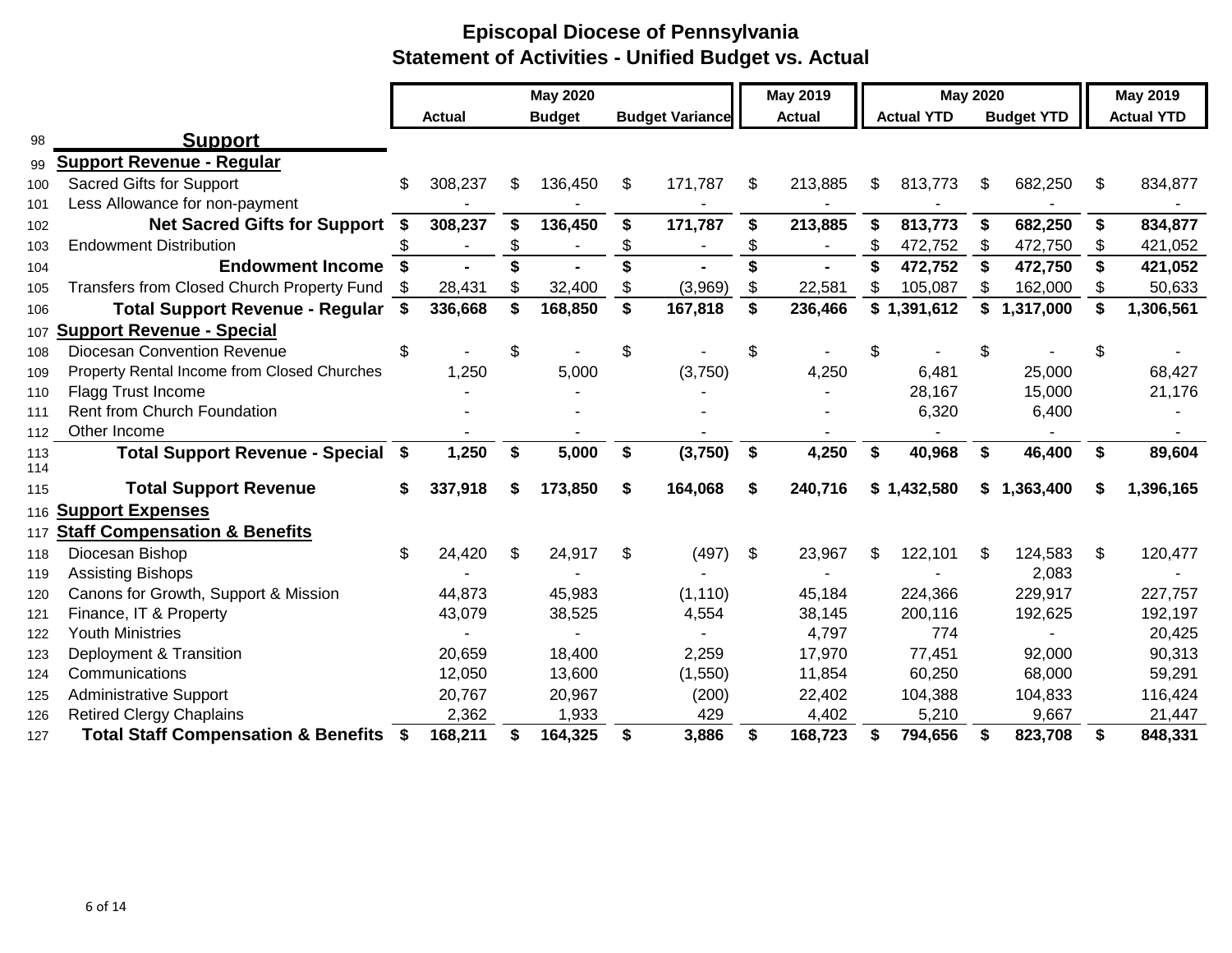|            |                                                  |    |               |    | <b>May 2020</b> |                        | <b>May 2019</b>  |      | <b>May 2020</b>   |      |                   |      | <b>May 2019</b>   |
|------------|--------------------------------------------------|----|---------------|----|-----------------|------------------------|------------------|------|-------------------|------|-------------------|------|-------------------|
|            |                                                  |    | <b>Actual</b> |    | <b>Budget</b>   | <b>Budget Variance</b> | <b>Actual</b>    |      | <b>Actual YTD</b> |      | <b>Budget YTD</b> |      | <b>Actual YTD</b> |
|            | 128 Operations                                   |    |               |    |                 |                        |                  |      |                   |      |                   |      |                   |
| 129        | Rent                                             | S. |               | \$ |                 | \$                     | \$<br>19,699     | \$   |                   | \$   |                   | \$   | 100,550           |
| 130        | Occupancy                                        |    | 13,232        |    | 9,275           | 3,957                  | 2,080            |      | 106,865           |      | 46,375            |      | 21,814            |
| 131        | Professional and Legal                           |    | 8,543         |    | 4,167           | 4,376                  | 2,868            |      | 46,807            |      | 20,833            |      | 20,392            |
| 132        | Archives (Lutheran Seminary)                     |    |               |    |                 |                        |                  |      |                   |      |                   |      | 15,000            |
| 133        | <b>Financial Audit</b>                           |    |               |    |                 |                        |                  |      |                   |      |                   |      |                   |
| 134        | <b>Office &amp; Operations</b>                   |    | 24,040        |    | 14,583          | 9,457                  | 15,472           |      | 82,094            |      | 72,917            |      | 73,830            |
| 135        | Miscellaneous                                    |    |               |    |                 |                        |                  |      |                   |      |                   |      |                   |
| 136        | Title IV Intake Officer                          |    |               |    |                 |                        |                  |      |                   |      | 2,083             |      |                   |
| 137        | Deployment & Ordination                          |    | 525           |    | 4,167           | (3,642)                | 8,524            |      | 4,084             |      | 20,833            |      | 13,710            |
| 138        | Retired Lay Medical & Dental Insurance           |    | 5,407         |    | 5,750           | (343)                  | 4,400            |      | 27,131            |      | 28,750            |      | 24,521            |
| 139        | <b>Total Operations \$</b>                       |    | 51,748        | \$ | 37,942          | \$<br>13,806           | \$<br>53,044     | S    | 266,981           | \$   | 191,792           | \$   | 269,816           |
|            | 140 Property Expenses                            |    |               |    |                 |                        |                  |      |                   |      |                   |      |                   |
| 141        | <b>Closed Church Property Expenses</b>           | \$ | 19,938        | \$ | 25,000          | \$<br>(5,062)          | \$<br>11,173     | \$   | 79,464            | \$   | 125,000           | \$   | 72,581            |
| 142        | <b>Wapiti Property Expenses</b>                  |    | 6,743         |    | 9,167           | (2, 424)               | 12,940           |      | 13,572            |      | 45,833            |      | 30,170            |
| 143        | <b>Wapiti Property Manager</b>                   |    | 3,000         |    | 3,233           | (233)                  | 2,718            |      | 18,532            |      | 16,167            |      | 16,309            |
| 144        | <b>Total Property Expenses \$</b>                |    | 29,681        | \$ | 37,400          | \$<br>(7, 719)         | \$<br>26,831     | £.   | 111,568           | Ŝ.   | 187,000           | \$   | 119,060           |
|            | 145 Diocesan Life                                |    |               |    |                 |                        |                  |      |                   |      |                   |      |                   |
| 146        | Education                                        | \$ |               | \$ |                 | \$                     | \$               | \$   |                   | \$   | 833               | \$   |                   |
| 147        | Communication                                    |    | 2,794         |    | 5,417           | (2,623)                | 10,464           |      | 17,203            |      | 27,083            |      | 53,560            |
| 148        | Travel for Mission & Administration              |    |               |    |                 |                        | 11,677           |      | 11,047            |      | 25,000            |      | 38,502            |
| 149        | Diocesan Events                                  |    |               |    |                 |                        | 686              |      | 9,681             |      | 15,625            |      | 16,549            |
| 150        | Diocesan Convention                              |    |               |    |                 |                        |                  |      |                   |      |                   |      |                   |
| 151        | <b>General Convention</b>                        |    |               |    |                 |                        |                  |      |                   |      |                   |      |                   |
| 152        | <b>Total Diocesan Life</b>                       | \$ | 2,794         | \$ | 5,417           | \$<br>(2,623)          | \$<br>22,826     | \$   | 37,930            | \$   | 68,542            | \$   | 108,611           |
| 153<br>154 | <b>Total Support Expenses</b>                    |    | 252,434       | \$ | 245,083         | \$<br>7,350            | \$<br>271,424    | \$   | 1,211,135         | \$   | 1,271,042         | S    | 1,345,818         |
| 155<br>156 | <b>Support Surplus/(Deficit)</b>                 | S  | 85,484        | \$ | (71, 233)       | \$<br>156,718          | \$<br>(30, 708)  | S    | 221,445           | \$   | 92,358            | \$   | 50,347            |
| 158        | 157 Total Mission & Support Surplus/(Deficit) \$ |    | (65, 794)     | \$ | (195, 092)      | \$<br>118,495          | \$<br>(120, 444) | -S   | (337, 678)        | S    | (460, 433)        | \$   | (347, 395)        |
| 159<br>160 | <b>Endowment Fund Transfer</b>                   |    | 58,531        |    | 58,531          |                        |                  |      | 200,855           |      | 200,855           |      | 218,425           |
| 161        | <b>Total Surplus/(Deficit) after Transfer</b>    | \$ | (7, 263)      | S. | (136, 561)      | \$<br>118,495          | (120, 444)       | - \$ | (136, 823)        | - \$ | (259, 578)        | - \$ | (128, 970)        |
|            |                                                  |    |               |    |                 |                        |                  |      |                   |      |                   |      |                   |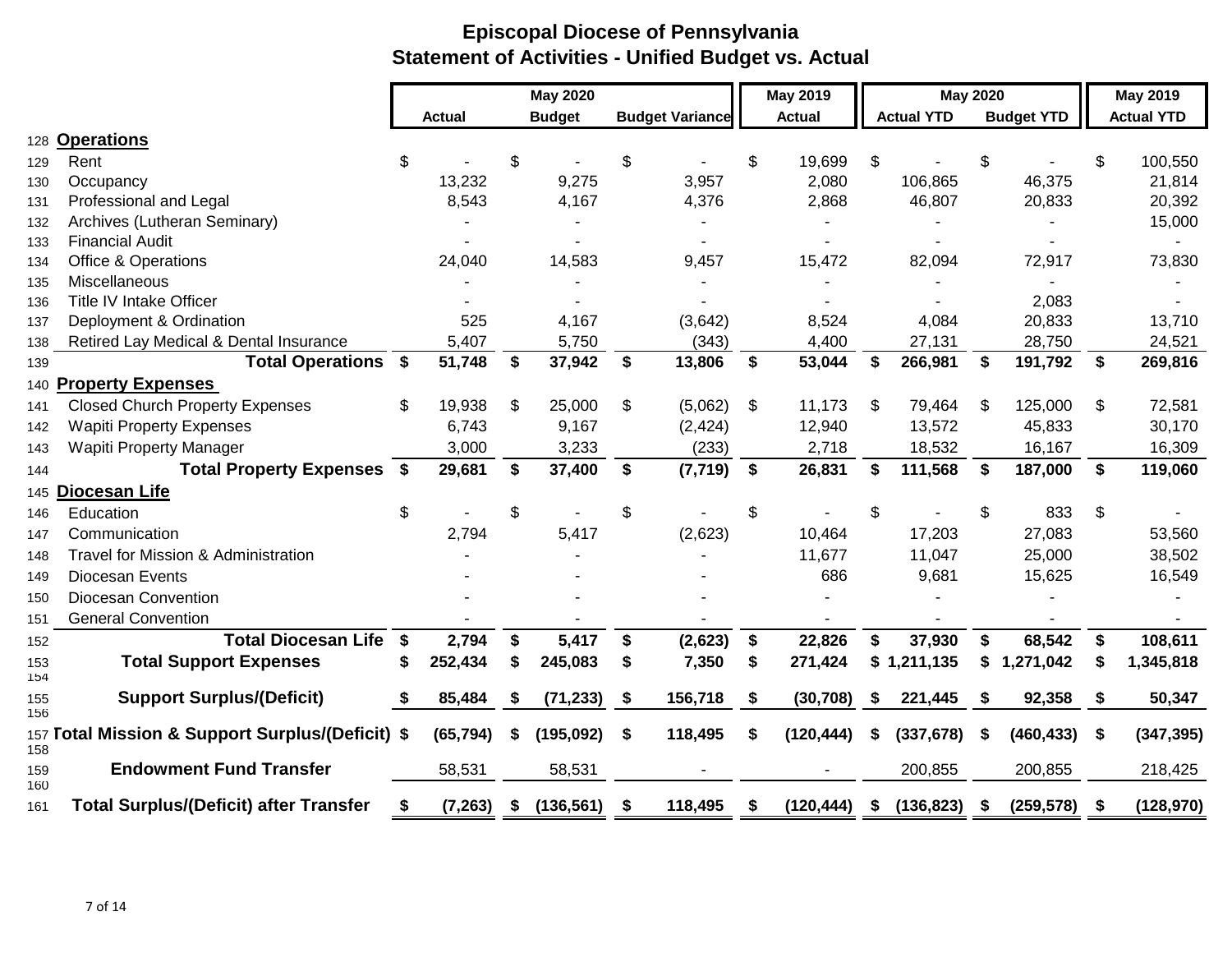# **Episcopal Diocese of Pennsylvania Statement of Activities - CFA and RCMA 2020 - YTD**

|                                            | <b>May 2020</b><br><b>Actual YTD</b> | <b>Budget</b><br>2020 | 2020 Budget<br>Variance | % of 2020<br><b>Budget Used</b> |
|--------------------------------------------|--------------------------------------|-----------------------|-------------------------|---------------------------------|
| <b>Clergy Financial Assistance</b>         |                                      |                       |                         |                                 |
| Assessment Income                          | \$<br>49,764                         | \$<br>90,000          | \$<br>(40, 236)         | 55.3%                           |
| Expense                                    | 15,943                               | 90,000                | (74, 057)               | 17.7%                           |
| Total Clergy Financial Assistance \$       | 33,821                               | \$                    | \$<br>33,821            |                                 |
| <b>Sabbatical Leave Fund</b>               |                                      |                       |                         |                                 |
| Assessment Income                          | \$<br>8,333                          | \$<br>20,000          | \$<br>(11, 667)         | 41.7%                           |
| Expense                                    |                                      | 20,000                | \$<br>(20,000)          | 0.0%                            |
| Total Sabbatical Leave Fund \$             | 8,333                                | \$                    | \$<br>8,333             | $\overline{\phantom{0}}$        |
| <b>Retired Clergy Medical Assistance</b>   |                                      |                       |                         |                                 |
| Assessment Income                          | \$<br>171,038                        | \$<br>331,790         | \$<br>(160, 752)        | 51.6%                           |
| <b>Endowment Income</b>                    | 41,667                               | 100,000               | \$<br>(58, 333)         | 41.7%                           |
| Expense                                    | 136,353                              | 431,790               | \$<br>(295, 437)        | 31.6%                           |
| Total Retired Clergy Medical Assistance \$ | 76,352                               | \$                    | \$<br>76,352            |                                 |
| <b>Net Surplus/(Deficit)</b>               | \$<br>118,506                        | \$                    | 118,506                 |                                 |
| <b>0.444</b>                               |                                      |                       |                         |                                 |

8 of 14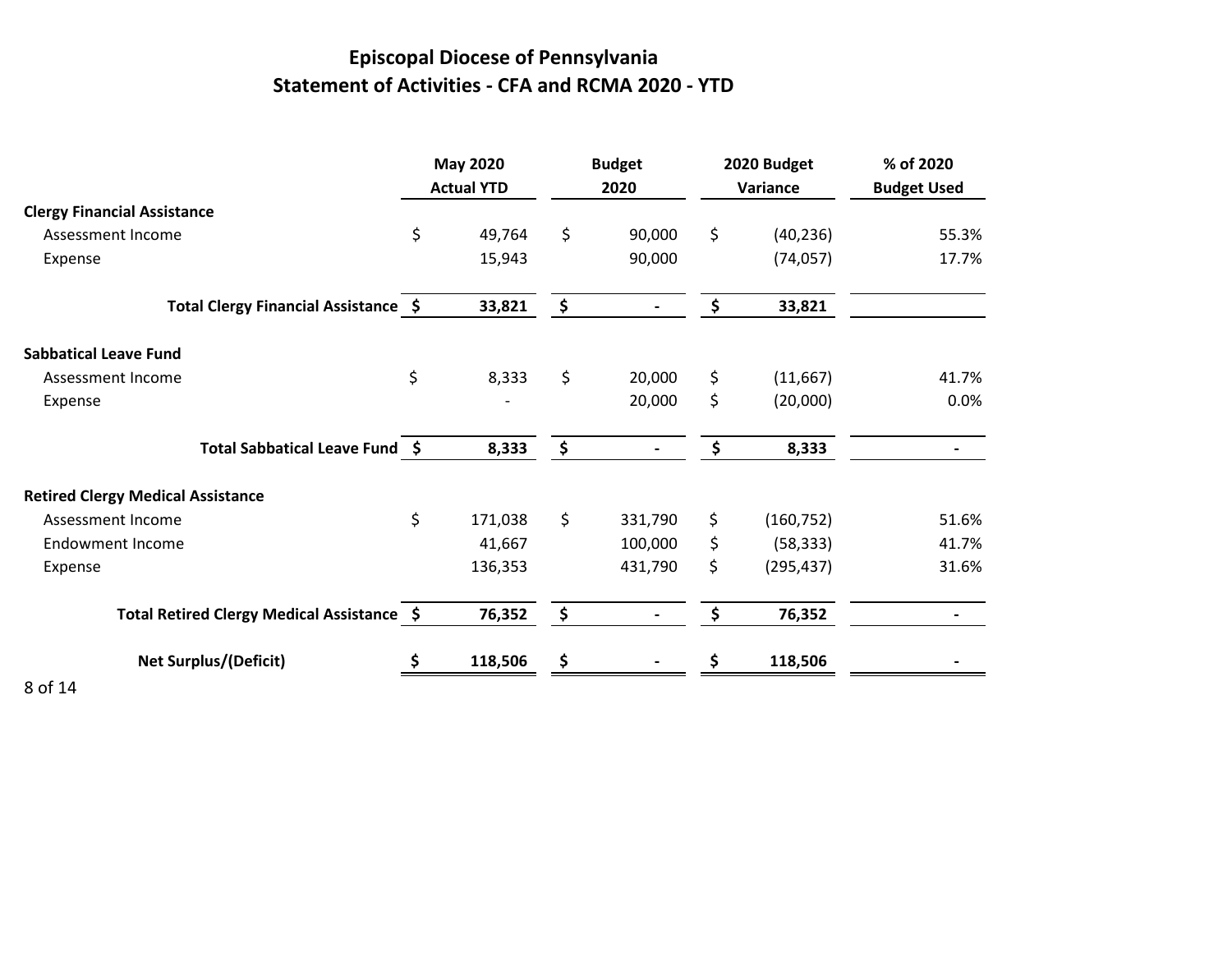## **Episcopal Diocese of Pennsylvania Committee Statement of Activities - 2020 YTD**

|                                   | <b>ECW</b><br>5/31/2020 | <b>Church Trng</b><br>5/31/2020 | <b>Christmas Fund</b><br>5/31/2020 | <b>Continuing Ed</b><br>5/31/2020 | <b>ATS</b><br>5/31/2020 | PTI<br>5/31/2020 | Total<br>5/31/2020 |
|-----------------------------------|-------------------------|---------------------------------|------------------------------------|-----------------------------------|-------------------------|------------------|--------------------|
| <b>Revenues</b>                   |                         |                                 |                                    |                                   |                         |                  |                    |
| <b>Investment Income</b>          | \$6,074                 | \$19,260                        | \$19,459                           | \$24,530                          | \$16,780                | \$6,694          | \$92,796           |
| <b>Total Revenues</b>             | \$6,074                 | \$19,260                        | \$19,459                           | \$24,530                          | \$16,780                | \$6,694          | \$92,796           |
| <b>Expenses</b>                   |                         |                                 |                                    |                                   |                         |                  |                    |
| Honoria                           | \$0                     | \$0                             | \$0                                | \$200                             | \$0                     | \$0              | \$200              |
| <b>Grants and Other Subsidies</b> | \$0                     | \$0                             | \$33,015                           | \$6,034                           | \$9,150                 | \$6,694          | \$54,893           |
| <b>Total Expenses</b>             | \$0                     | \$0                             | \$33,015                           | \$6,234                           | \$9,150                 | \$6,694          | \$55,093           |
|                                   |                         |                                 |                                    |                                   |                         |                  |                    |
| <b>NET SURPLUS/(DEFICIT)</b>      | \$6,074                 | \$19,260                        | $(\$13,556)$                       | \$18,296                          | \$7,630                 | \$0              | \$37,703           |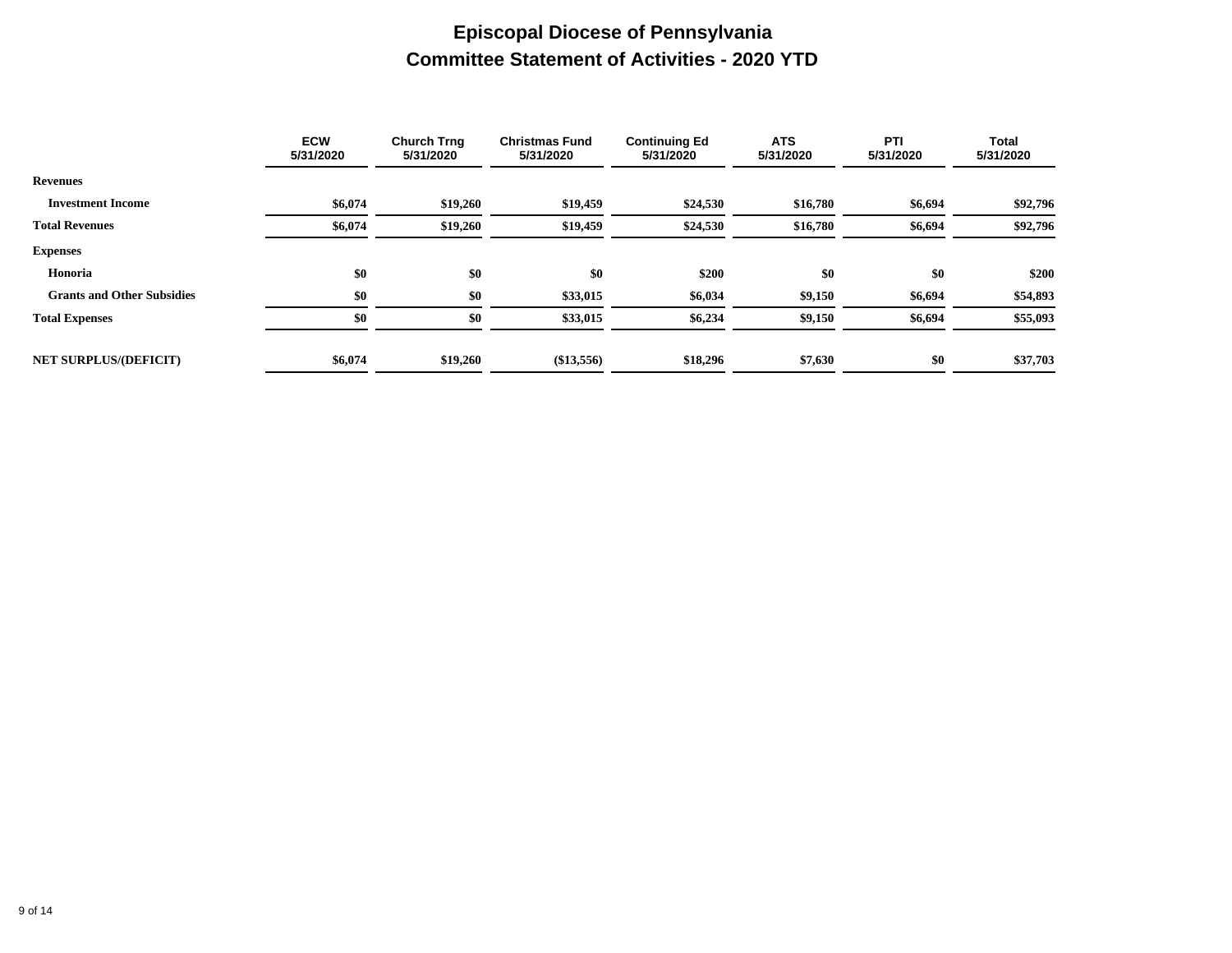## **Episcopal Diocese of Pennsylvania Other Diocesan Activities Statement of Activities - 2020 YTD**

|                                   | <b>Episcopal Clerg</b><br>Assn. of PA<br>5/31/2020 | Wapiti<br>Maintenance **<br>5/31/2020 | Deacon<br>Intern<br>5/31/2020 | Closed<br>Churches **<br>5/31/2020 | <b>Bishop's</b><br><b>Discretionary</b><br>5/31/2020 | <b>Nunns Fund</b><br>5/31/2020 | Other Income<br>and Expense<br>5/31/2020 | <b>Total</b><br>5/31/2020 |
|-----------------------------------|----------------------------------------------------|---------------------------------------|-------------------------------|------------------------------------|------------------------------------------------------|--------------------------------|------------------------------------------|---------------------------|
| <b>Revenues</b>                   |                                                    |                                       |                               |                                    |                                                      |                                |                                          |                           |
| <b>Contributions - Other</b>      | \$0                                                | \$0                                   | \$0                           | \$0                                | \$4,700                                              | $\$0$                          | \$0                                      | \$4,699.65                |
| <b>Investment Income</b>          | \$0                                                | \$0                                   | \$19,954                      | \$231                              | \$1,365                                              | \$77,206                       | \$2,160                                  | \$100,916.79              |
| <b>Other Income</b>               | \$5,585                                            | \$900                                 | \$0                           | \$6,250                            | \$0                                                  | \$0                            | \$794                                    | \$13,528.66               |
| <b>Total Revenues</b>             | \$5,585                                            | \$900                                 | \$19,954                      | \$6,481                            | \$6,065                                              | \$77,206                       | \$2,954                                  | \$119,145.10              |
| <b>Expenses</b>                   |                                                    |                                       |                               |                                    |                                                      |                                |                                          |                           |
| <b>Salaries</b>                   | \$0                                                | \$0                                   | \$0                           | \$2,500                            | \$0                                                  | \$0                            | \$0                                      | \$2,500.00                |
| <b>Insurance</b>                  | \$0                                                | \$3,064                               | \$0                           | \$110                              | \$0                                                  | \$0                            | \$0                                      | \$3,174.00                |
| Honoria                           | \$5,000                                            | \$0                                   | \$0                           | \$0                                | \$0                                                  | \$0                            | \$0                                      | \$5,000.00                |
| <b>Meeting Expense</b>            | \$0                                                | \$900                                 | \$0                           | \$0                                | \$0                                                  | \$0                            | \$0                                      | \$900.00                  |
| <b>Supplies</b>                   | \$0                                                | \$0                                   | \$0                           | \$143                              | \$0                                                  | \$0                            | \$0                                      | \$143.44                  |
| <b>Repair and Maintenance</b>     | \$0                                                | \$3,327                               | \$0                           | \$47,318                           | \$0                                                  | \$0                            | \$0                                      | \$50,644.99               |
| <b>Travel</b>                     | \$0                                                | \$0                                   | \$0                           | \$5,695                            | \$0                                                  | \$0                            | \$0                                      | \$5,695.38                |
| <b>Utilities</b>                  | \$0                                                | \$6,281                               | \$0                           | \$21,840                           | \$0                                                  | \$0                            | \$1,435                                  | \$29,555.72               |
| <b>Telecommunications</b>         | \$0                                                | \$0                                   | \$0                           | \$1,069                            | \$0                                                  | \$0                            | \$0                                      | \$1,069.02                |
| <b>Grants and Other Subsidies</b> | \$0                                                | \$0                                   | \$32,860                      | \$0                                | \$4,250                                              | \$101,460                      | \$0                                      | \$138,569.54              |
| <b>Miscellaneous</b>              | \$0                                                | \$0                                   | \$0                           | \$0                                | \$0                                                  | \$25                           | (\$1,497)                                | $(\$1,472.47)$            |
| 3719 Expenses                     | \$79                                               | \$0                                   | \$0                           | \$0                                | \$0                                                  | \$0                            | \$0                                      | \$78.72                   |
| <b>Real Estate Tax</b>            | \$0                                                | \$0                                   | \$0                           | \$789                              | \$0                                                  | \$0                            | \$0                                      | \$788.61                  |
| <b>Total Expenses</b>             | \$5,079                                            | \$13,572                              | \$32,860                      | \$79,464                           | \$4,250                                              | \$101,485                      | $(\$63)$                                 | \$236,646.95              |
| <b>NET SURPLUS/(DEFICIT)</b>      | \$506                                              | (\$12,672)                            | (\$12,906)                    | $(\$72,983)$                       | \$1,815                                              | $(\$24,279)$                   | \$3,017                                  | $(\$117,501.85)$          |
|                                   |                                                    |                                       |                               |                                    |                                                      |                                |                                          |                           |

10 of 14 \*\* Wapiti & Closed Church Fund activity shown summarized on Unified Budget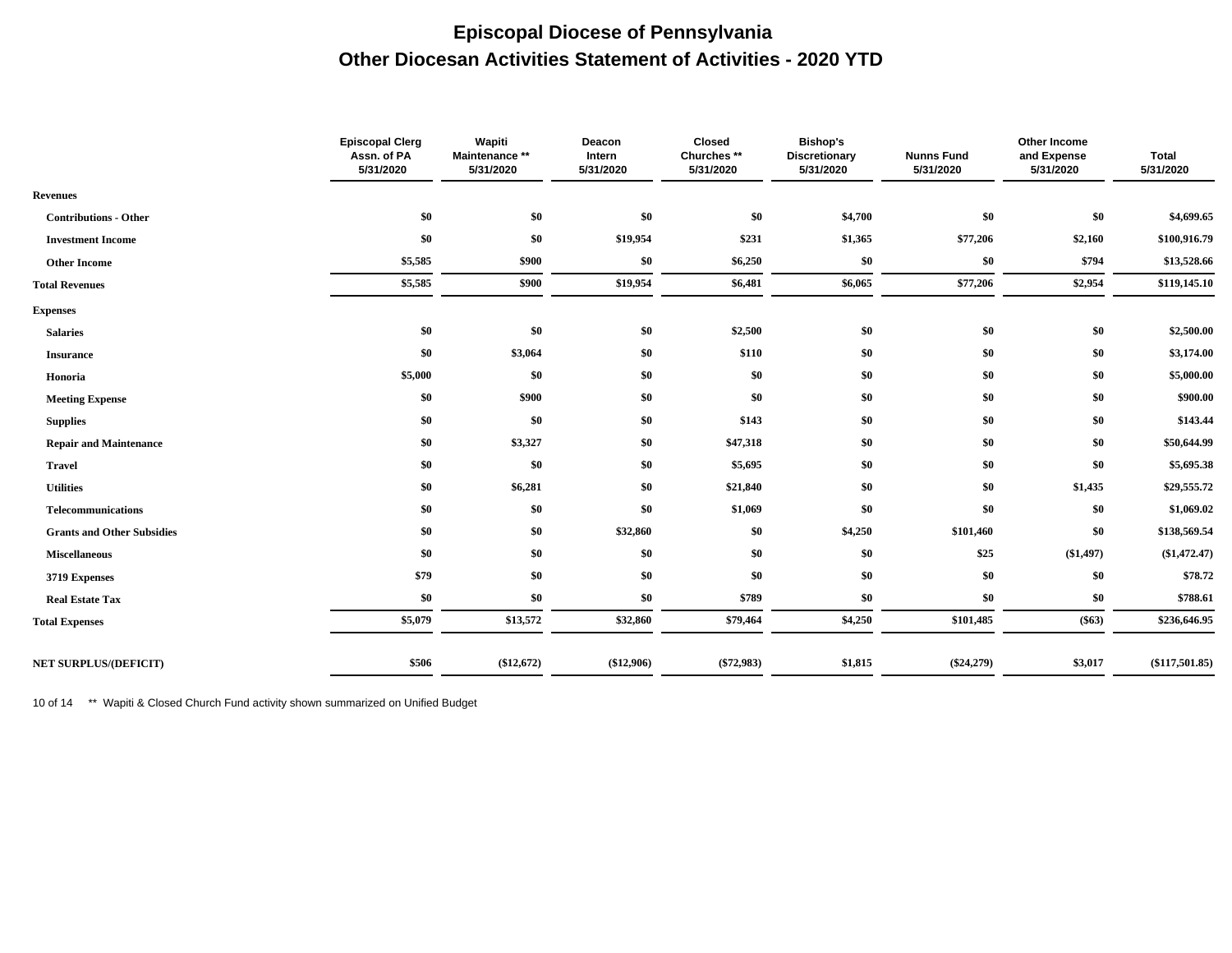## **Episcopal Diocese of Pennsylvania Statement of Activities**

Non-Cash Diocesan Activities 2020 - Year To Date

|                                   | Investment<br>Gain/Loss<br>5/31/2020 | Depreciation<br>and Fees<br>5/31/2020 | <b>Closed Church</b><br><b>Property Appraisal</b><br>5/31/2020 | Change in<br><b>Perpetual Trust</b><br>5/31/2020 | <b>Bad Debt</b><br><b>Expense</b><br>5/31/2020 | <b>Total</b><br>5/31/2020 |
|-----------------------------------|--------------------------------------|---------------------------------------|----------------------------------------------------------------|--------------------------------------------------|------------------------------------------------|---------------------------|
| <b>Revenues</b>                   |                                      |                                       |                                                                |                                                  |                                                |                           |
| <b>Investment Income</b>          | \$0                                  | \$0                                   | \$19,954                                                       | \$231                                            | \$0                                            | \$21,535                  |
| <b>Change in Investment Value</b> | $(\$12,892,558)$                     | \$0                                   | \$0                                                            | $(\$677,956)$                                    | \$0                                            | $(\$13,570,514)$          |
| <b>Total Revenues</b>             | $(\$12,892,558)$                     | \$0                                   | \$19,954                                                       | $(\$677,725)$                                    | \$0                                            | $(\$13,548,979)$          |
| <b>Expenses</b>                   |                                      |                                       |                                                                |                                                  |                                                |                           |
| Fees                              | \$0                                  | \$50,801                              | \$0                                                            | \$0                                              | \$0                                            | \$50,801                  |
| <b>Total Expenses</b>             | \$0                                  | \$50,801                              | \$0                                                            | \$0                                              | \$0                                            | \$50,801                  |
|                                   |                                      |                                       |                                                                |                                                  |                                                |                           |
| <b>NET SURPLUS/(DEFICIT)</b>      | $(\$12,892,558)$                     | $(\$50,801)$                          | \$19,954                                                       | $(\$677,725)$                                    | \$0                                            | $(\$13,599,780)$          |

11 of 14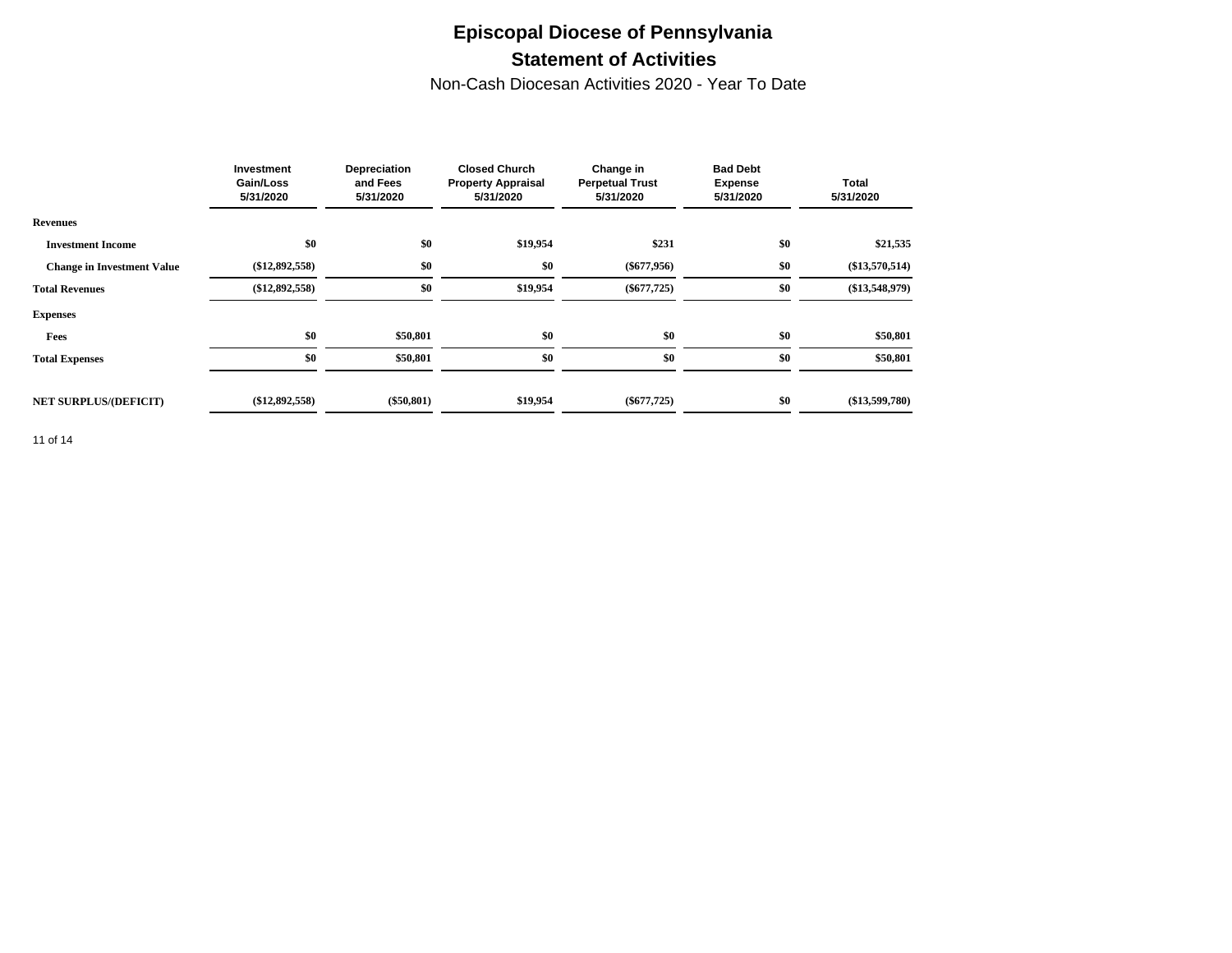#### **Episcopal Diocese of Pennsyvania Statement of Financial Position 5/31/20**

| <b>Assets</b>                                  |    | 5/31/2020  |    | 5/31/2019  |                               |                |           |                                     |
|------------------------------------------------|----|------------|----|------------|-------------------------------|----------------|-----------|-------------------------------------|
| Cash                                           | \$ | 3,311,082  | \$ | 2,380,992  | <b>Cash Detail</b>            |                |           |                                     |
| <b>Contributions Receivable</b>                |    |            |    |            |                               |                | 2020      | 2019                                |
| <b>Pledges</b>                                 |    | 321,327    |    | 323,794    | <b>Bishop's Discretionary</b> | $\mathfrak{S}$ | 5,180     | $\boldsymbol{\mathsf{\$}}$<br>2,248 |
| <b>Other</b>                                   |    |            |    |            | <b>Designated Funds</b>       |                | 1,364,097 | 1,327,213                           |
| <b>Assessments Receivable</b>                  |    | 1,021,081  |    | 924,340    | Operating                     |                | 1,131,233 | 563,239                             |
| <b>Other Receivables</b>                       |    | 213,166    |    | 199,298    | <b>Closed Churches</b>        |                | 650,996   | 271,959                             |
| <b>Prepaid Expenses</b>                        |    | 169,757    |    | 149,649    | Nunns Operating               |                | 159,325   | 216,083                             |
| <b>Investments</b>                             |    | 59,587,527 |    | 70,019,037 | Petty Cash                    |                | 250       | 250                                 |
| <b>Charitable Remainder Trusts</b>             |    | 112,000    |    | 112,000    | <b>Total Cash</b>             | S.             | 3,311,082 | \$2,380,992                         |
| <b>Real Estate Held for Sale</b>               |    |            |    |            |                               |                |           |                                     |
| <b>Loans Receivable</b>                        |    | 355,931    |    | 95,372     |                               |                |           |                                     |
| <b>Property and Equipment, Net</b>             |    | 7,047,585  |    | 6,345,025  |                               |                |           |                                     |
| <b>Beneficial Interest in Perpetual Trusts</b> |    | 3,797,738  |    | 4,425,956  |                               |                |           |                                     |
| <b>Total Assets</b>                            |    | 75,937,195 | -S | 84,975,463 |                               |                |           |                                     |
| <b>Liabilities</b>                             |    |            |    |            |                               |                |           |                                     |
| <b>Accounts Payable and Accrued Expenses</b>   | \$ | 760,244    | \$ | 210,462    |                               |                |           |                                     |
| Post- Retirement Benefit Obligation            |    | 3,850,000  |    | 3,850,000  |                               |                |           |                                     |
| <b>Total Liabilities</b>                       | S  | 4,610,244  | \$ | 4,060,462  |                               |                |           |                                     |
| <b>Net Assets</b>                              |    | 71,326,951 |    | 80,915,001 |                               |                |           |                                     |
| <b>Total Liabilities and Net Assets</b>        |    | 75,937,195 | S. | 84,975,463 |                               |                |           |                                     |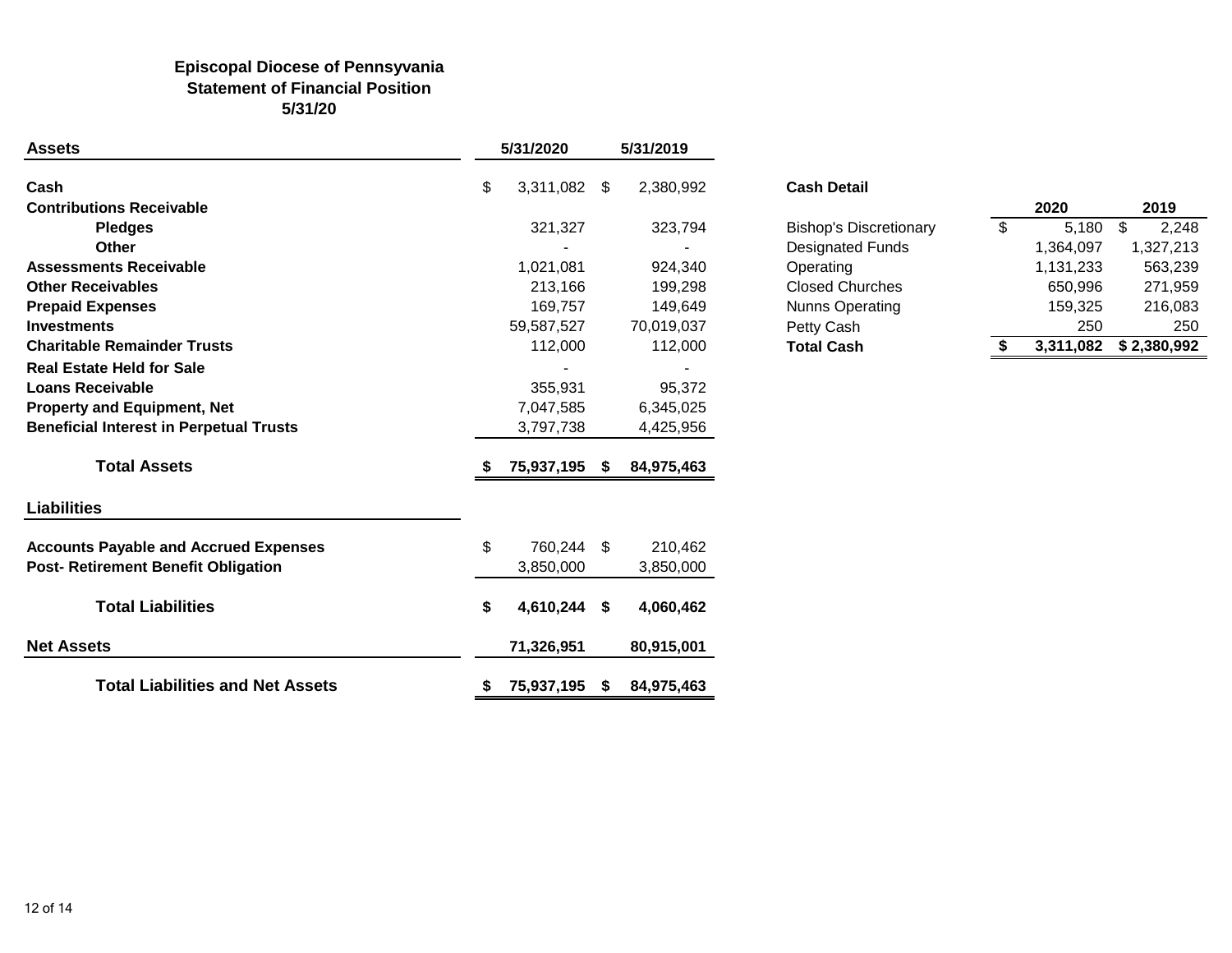### **Episcopal Diocese of Pennsylvania**

#### **Notes to the Financial Statements**

#### **May 2020**

**1**. Certain closed operations of DIOPA, such as the Maryland property and closed churches, as expense lines on Unified Budget Report, and Other Diocesan Activities on the attached monthly financial statements. The funding of these expenses comes from distributions from the Diocesan Property Fund. As these are cash transfers from the Foundation fund to our bank account to pay these closed operations expenses, we cannot count these transfers as revenue. These monies had previously been recognized as revenue, principally through the sale of closed church assets which were deposited into the Diocesan Property Fund. As a consequence, budget performance will be unfavorably distorted. That is, actual expense for these items will be shown on statements but the corresponding funding from non-revenue sources will not.

.